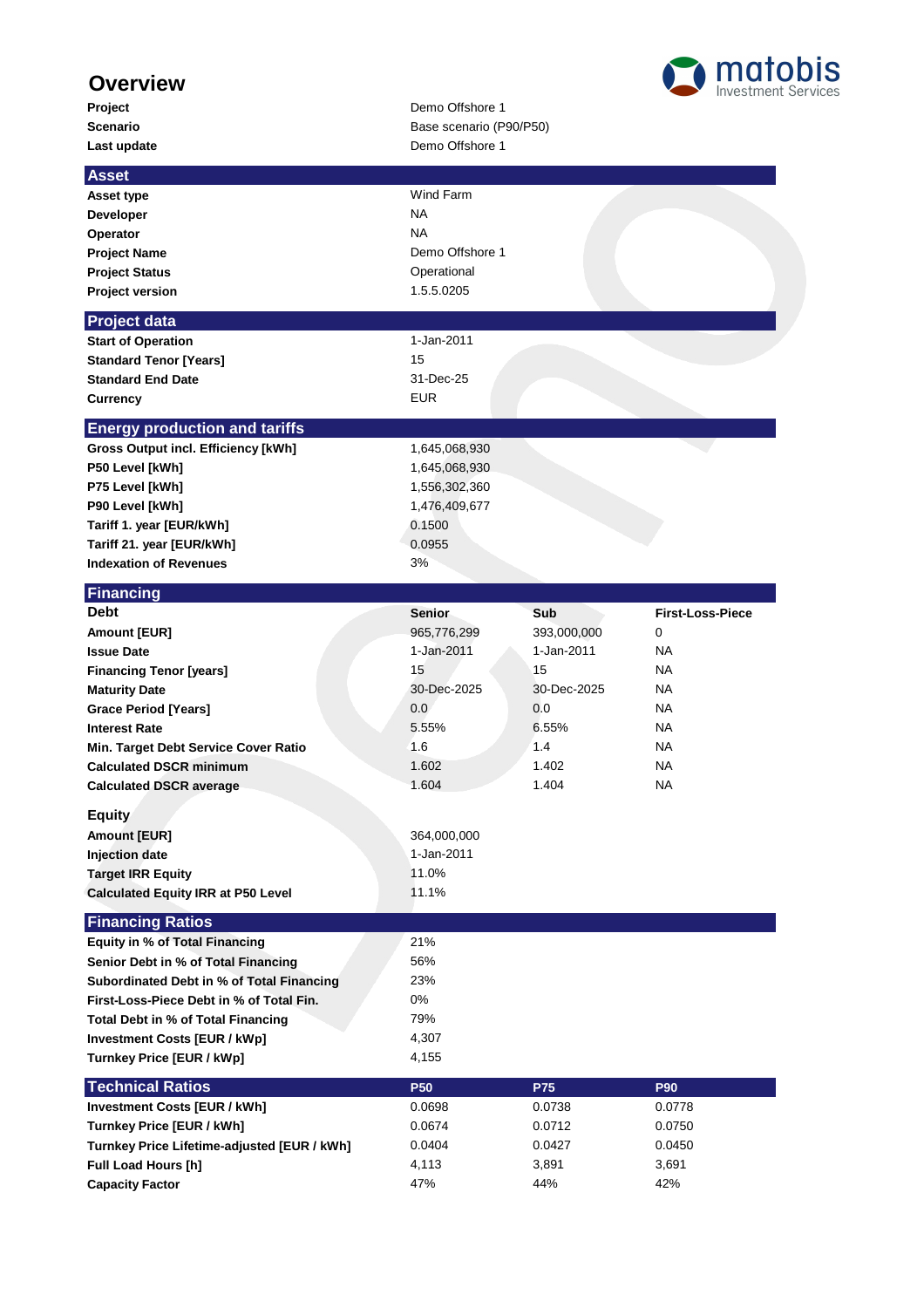



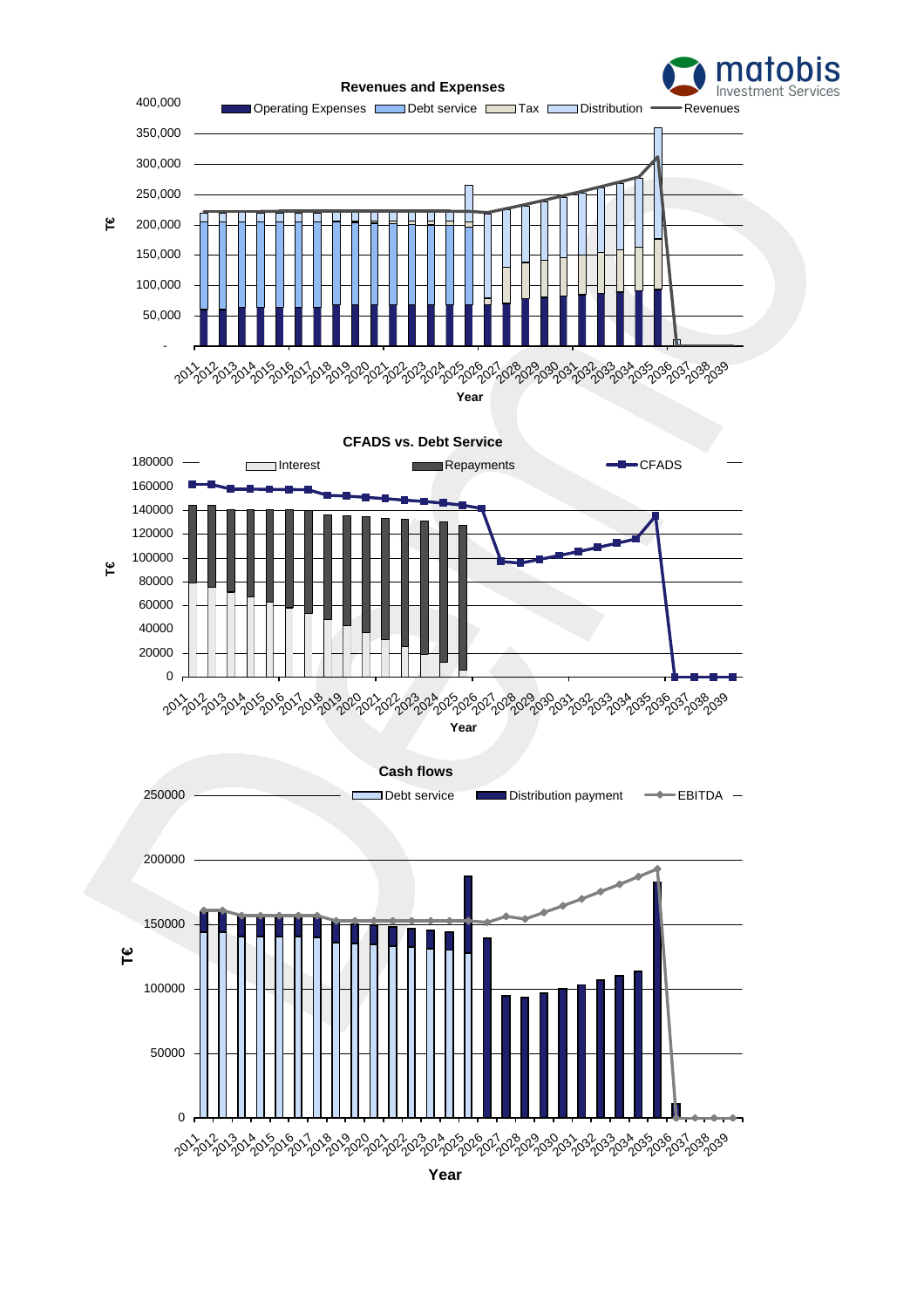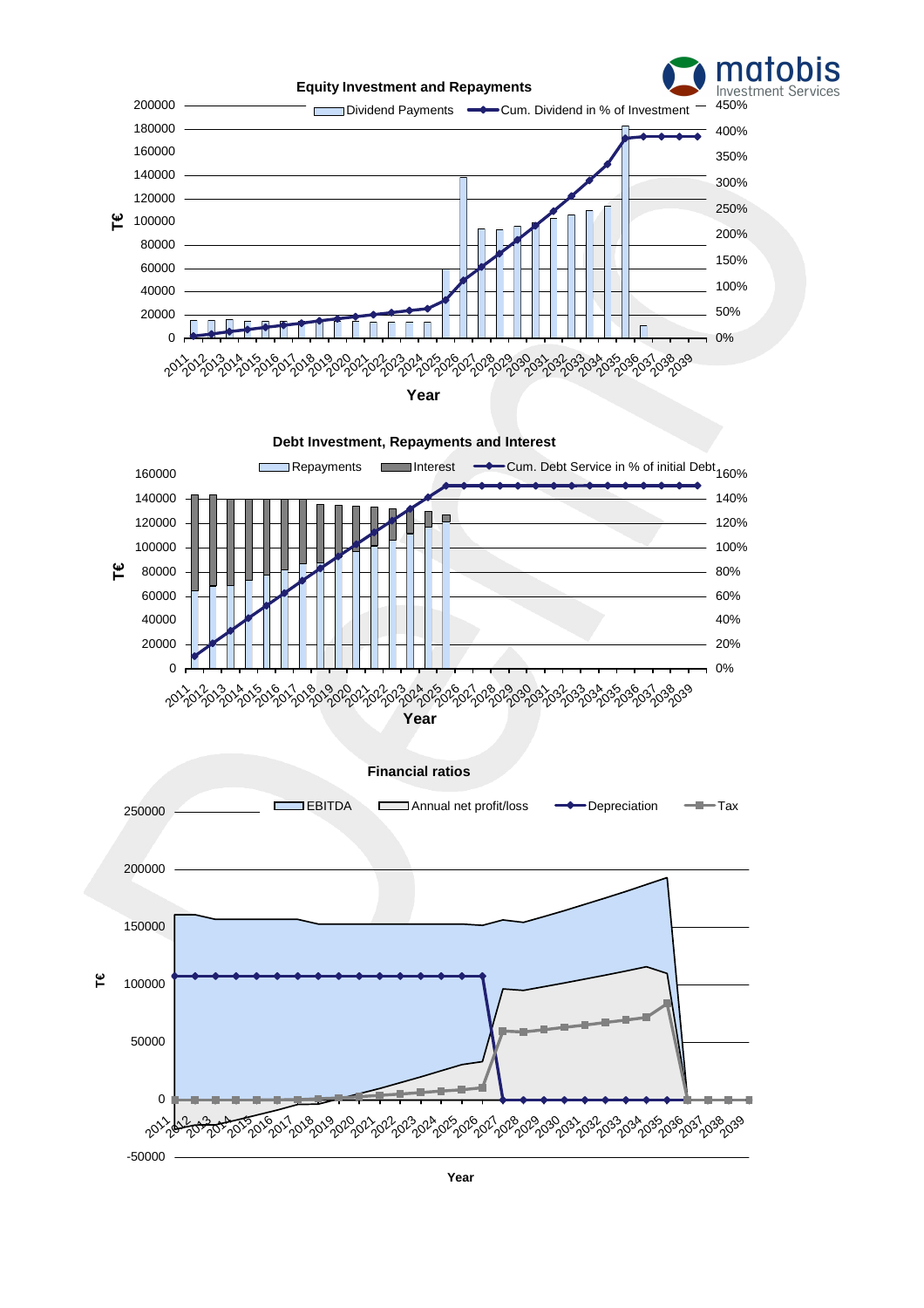

## **Cash Balance**

| Project     | Demo Offshore 1         |
|-------------|-------------------------|
| Scenario    | Base scenario (P90/P50) |
| Last update | Demo Offshore 1         |

|                                                         | <b>SUM</b>     |                          |                       |                       |                       |                       |                       |                       |                          |                       |                       |                       |                       |
|---------------------------------------------------------|----------------|--------------------------|-----------------------|-----------------------|-----------------------|-----------------------|-----------------------|-----------------------|--------------------------|-----------------------|-----------------------|-----------------------|-----------------------|
| Financial year                                          |                | $\overline{1}$           | $\overline{2}$        | 3                     | $\overline{4}$        | 5                     | 6                     | $\overline{7}$        | 8                        | 9                     | 10                    | 11                    | 12                    |
| Calendar year                                           |                | 2011                     | 2012                  | 2013                  | 2014                  | 2015                  | 2016                  | 2017                  | 2018                     | 2019                  | 2020                  | 2021                  | 2022                  |
|                                                         |                |                          |                       |                       |                       |                       |                       |                       |                          |                       |                       |                       |                       |
| <b>Revenues</b>                                         |                |                          |                       |                       |                       |                       |                       |                       |                          |                       |                       |                       |                       |
| Net output [kWh]                                        | 36,910,241,931 | 1,476,409,677            | 1,476,409,677         | 1,476,409,677         | 1,476,409,677         | 1,476,409,677         | 1,476,409,677         | 1,476,409,677         | 1,476,409,677            | 1,476,409,677         | 1,476,409,677         | 1,476,409,677         | 1,476,409,677         |
| <b>FeedIn Tariff</b><br>Revenues (Scenario)             | 5,840,327,558  | 0.1500                   | 0.1500<br>221,461,452 | 0.1500<br>221,461,452 | 0.1500<br>221,461,452 | 0.1500<br>221,461,452 | 0.1500<br>221,461,452 | 0.1500<br>221,461,452 | 0.1500<br>221,461,452    | 0.1500<br>221,461,452 | 0.1500<br>221,461,452 | 0.1500<br>221,461,452 | 0.1500<br>221,461,452 |
|                                                         | 15,387,392     | 221,461,452<br>607,763   | 627,763               | 635,738               | 655,738               | 675,738               | 695,466               | 715,163               | 720,685                  | 738,755               | 755,641               | 772,362               | 788,909               |
| Interest Income from Liquidity<br><b>Total revenues</b> | 5,880,714,950  | 222,069,215              | 222,089,215           | 222,097,190           | 222,117,190           | 222,137,190           | 222,156,917           | 222,176,615           | 222,182,137              | 222,200,207           | 222,217,092           | 222,233,813           | 222,250,361           |
|                                                         |                |                          |                       |                       |                       |                       |                       |                       |                          |                       |                       |                       |                       |
| <b>Operating costs</b>                                  |                |                          |                       |                       |                       |                       |                       |                       |                          |                       |                       |                       |                       |
| Lease costs                                             | $\sim$         | $\overline{\phantom{a}}$ | $\sim$                | $\sim$                | $\sim$                |                       |                       |                       | ٠                        | $\sim$                | $\sim$                |                       |                       |
| Consulting costs                                        | 1,242,057,323  | 38,755,754               | 38,755,754            | 42,755,754            | 42,755,754            | 42,755,754            | 42,755,754            | 42,755,754            | 46,755,754               | 46,755,754            | 46,755,754            | 46,755,754            | 46,755,754            |
| Insurance                                               | 408,822,929    | 15,502,302               | 15,502,302            | 15,502,302            | 15,502,302            | 15,502,302            | 15,502,302            | 15,502,302            | 15,502,302               | 15,502,302            | 15,502,302            | 15,502,302            | 15,502,302            |
| Maintenance                                             | 14,600,819     | 553,654                  | 553,654               | 553,654               | 553,654               | 553,654               | 553,654               | 553,654               | 553,654                  | 553,654               | 553,654               | 553,654               | 553,654               |
| Own energy consumption                                  | 5,833,482      | 160,000                  | 164,800               | 169,744               | 174,836               | 180,081               | 185,484               | 191,048               | 196,780                  | 202,683               | 208,764               | 215,027               | 221,477               |
| <b>Other Costs</b>                                      |                |                          |                       |                       |                       |                       |                       |                       | $\overline{\phantom{a}}$ | $\sim$                |                       |                       |                       |
| Operation/Administrative Expenses                       | 146,008,189    | 5,536,536                | 5,536,536             | 5,536,536             | 5,536,536             | 5,536,536             | 5,536,536             | 5,536,536             | 5,536,536                | 5,536,536             | 5,536,536             | 5,536,536             | 5,536,536             |
| <b>Total costs</b>                                      | 1,817,322,742  | 60,508,246               | 60,513,046            | 64,517,990            | 64,523,082            | 64.528.327            | 64,533,729            | 64,539,294            | 68,545,025               | 68,550,929            | 68,557,009            | 68,563,272            | 68,569,723            |
| Decommissioning reserve account                         | 600,000,000    | 2,000,000                | 4,000,000             | 6,000,000             | 8,000,000             | 10,000,000            | 12,000,000            | 14,000,000            | 16,000,000               | 18,000,000            | 20,000,000            | 22,000,000            | 24,000,000            |
| <b>Debt service</b>                                     |                |                          |                       |                       |                       |                       |                       |                       |                          |                       |                       |                       |                       |
| Interest expenses                                       | 695,359,679    | 79,398,990               | 75,529,758            | 71,482,858            | 67,353,971            | 62.979.822            | 58,350,028            | 53,452,934            | 48.333.093               | 43,104,381            | 37,605,437            | 31,835,871            | 25,782,284            |
| Repayments                                              | 1,358,776,299  | 64,753,834               | 68.636.460            | 69,116,473            | 73,257,721            | 77.574.121            | 82,067,136            | 86.818.592            | 87,739,477               | 92.358.159            | 96.907.667            | 101,680,476           | 106,687,624           |
| <b>Debt service</b>                                     | 2,054,135,978  | 144, 152, 824            | 144, 166, 217         | 140,599,331           | 140,611,692           | 140,553,943           | 140,417,164           | 140,271,526           | 136,072,571              | 135,462,540           | 134,513,104           | 133,516,347           | 132,469,908           |
| Debt service Cover Ratio Senior (avg.)                  |                | 1.602                    | 1.602                 | 1.602                 | 1.602                 | 1.602                 | 1.602                 | 1.602                 | 1.602                    | 1.602                 | 1.602                 | 1.602                 | 1.602                 |
| Debt service Cover Ratio Sub (avg.)                     |                | 1.402                    | 1.402                 | 1.402                 | 1.402                 | 1.402                 | 1.402                 | 1.402                 | 1.402                    | 1.402                 | 1.402                 | 1.402                 | 1.402                 |
|                                                         |                |                          |                       |                       |                       |                       |                       |                       |                          |                       |                       |                       |                       |
| <b>Distribution</b>                                     |                |                          |                       |                       |                       |                       |                       |                       |                          |                       |                       |                       |                       |
| Cash available for distributuion                        | 758,908,821    | 15,408,146               | 13,409,952            | 10,979,869            | 8,982,416             | 6,976,904             | 4,962,039             | 2,946,308             | 441,371                  | (1,631,818)           | (3,744,920)           | (5,863,684)           | (7,988,352)           |
| <b>Distribution payment</b>                             | 1,419,685,120  | 15,408,113               | 15,409,952            | 16.182.367            | 14,982,416            | 14,976,904            | 14,989,302            | 14,976,581            | 15,889,121               | 14,561,237            | 14,566,498            | 14,464,237            | 14,356,897            |
| Tax                                                     |                |                          |                       |                       |                       |                       |                       |                       |                          |                       |                       |                       |                       |
| Depreciation                                            | 1,722,776,299  | 107,673,519              | 107,673,519           | 107,673,519           | 107,673,519           | 107,673,519           | 107,673,519           | 107,673,519           | 107,673,519              | 107,673,519           | 107,673,519           | 107,673,519           | 107,673,519           |
| Tax                                                     | 650,347,409    |                          |                       |                       | $\sim$                | 78,016                | 243,986               | 419,487               | 1,123,170                | 1,818,556             | 2,891,899             | 4,017,878             | 5,199,082             |
|                                                         |                |                          |                       |                       |                       |                       |                       |                       |                          |                       |                       |                       |                       |
| <b>Financial ratios</b>                                 |                |                          |                       |                       |                       |                       |                       |                       |                          |                       |                       |                       |                       |
| <b>EBITDA</b>                                           | 4,023,004,816  | 160,953,206              | 160,948,406           | 156,943,462           | 156,938,370           | 156,933,125           | 156,927,722           | 156,922,158           | 152,916,426              | 152,910,523           | 152,904,442           | 152,898,179           | 152,891,729           |
| EBIDA                                                   | 3,372,657,407  | 160,953,206              | 160,948,406           | 156,943,462           | 156,938,370           | 156,855,108           | 156,683,736           | 156,502,671           | 151,793,257              | 151,091,967           | 150,012,543           | 148,880,302           | 147,692,647           |
| EBIT                                                    | 2,300,228,516  | 53,279,687               | 53,274,887            | 49,269,943            | 49,264,851            | 49,259,606            | 49,254,203            | 49,248,639            | 45,242,907               | 45,237,004            | 45,230,924            | 45,224,661            | 45,218,210            |
| EBT                                                     | 1,620,256,230  | (25, 511, 539)           | (21, 627, 107)        | (21, 577, 177)        | (17, 433, 382)        | (13,044,477)          | (8,400,359)           | (3,489,132)           | (2,369,500)              | 2,871,378             | 8,381,127             | 14, 161, 151          | 20,224,835            |
| Annual net profit/loss                                  | 969,908,821    | (25, 511, 539)           | (21, 627, 107)        | (21,577,177)          | (17, 433, 382)        | (13, 122, 494)        | (8,644,344)           | (3,908,619)           | (3, 492, 670)            | 1,052,822             | 5,489,228             | 10,143,273            | 15,025,753            |

**Notes:**

**EBIT = Earning before interest and tax**

**EBT = Earning before tax**

**Annual P&L = Annual net profit/loss**